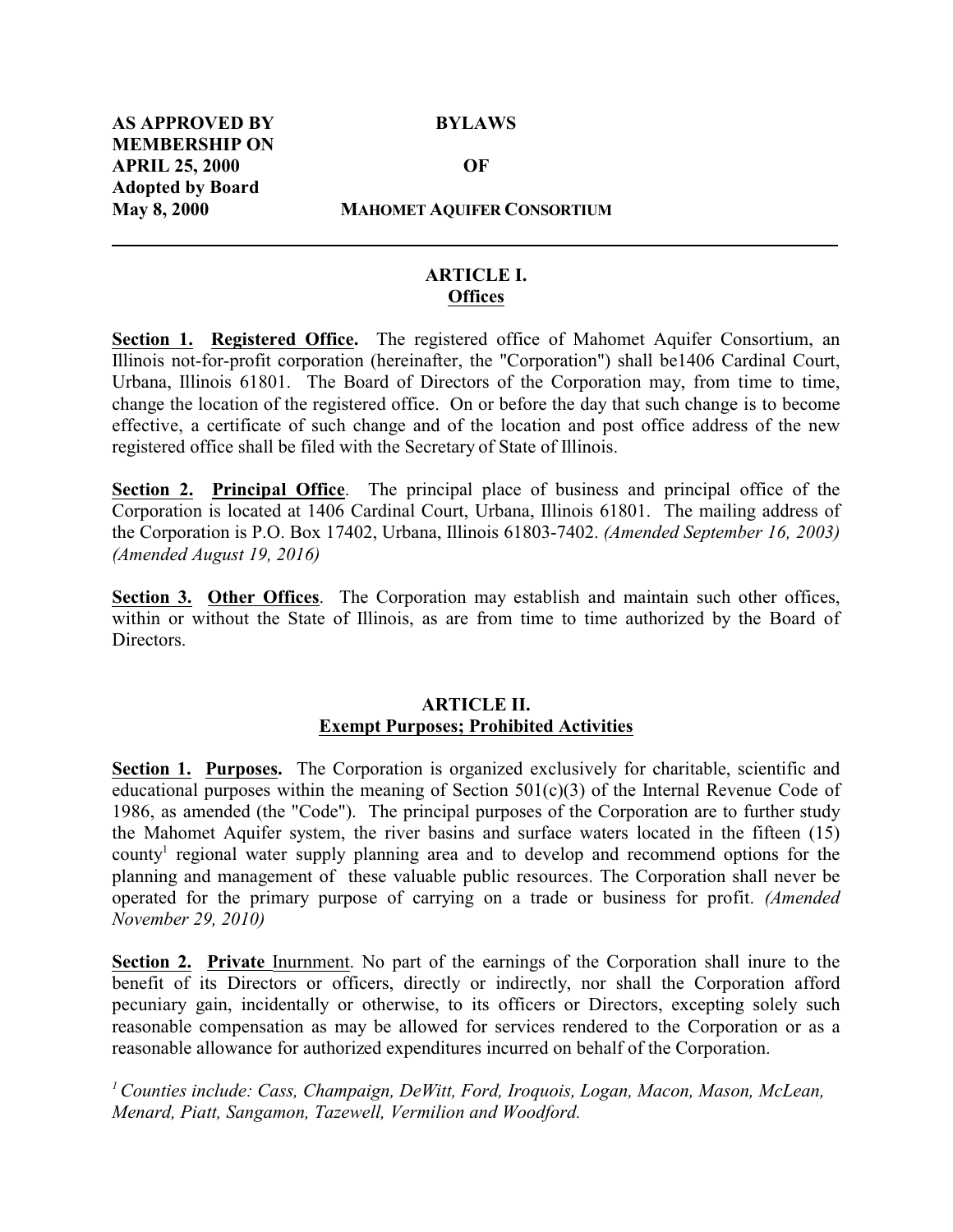**Section 3. Lobbying.** No substantial part of the activities of the Corporation shall consist of the carrying on of propaganda or otherwise attempting to influence legislation, and the Corporation shall not participate in, or intervene in (including the publication or distribution of statements) any political campaign on behalf of any candidate for public office.

## **ARTICLE III. Activities of Corporation**

**Section 1. Scientific Studies**. The Corporation shall support studies and research projects to learn more about the qualities and characteristics of the Mahomet Aquifer system, the river basins and surface waters located in the fifteen (15) county<sup>1</sup> regional water supply planning area and provide a scientific base for future decision-making. *(Amended November 29, 2010)*

**Section 2. Public Resources; Public Education.** The Corporation shall serve as a resource in matters concerning planning and usage of the Mahomet Aquifer, the river basins and surface waters located in the fifteen (15) county<sup>1</sup> regional water supply planning area and shall provide technical support and assistance and advice to public and private bodies involved in the stewardship and provision of water resources. The Corporation shall also undertake to educate the general public about these valuable resources. *(Amended November 29, 2010)*

## **ARTICLE IV. Members**

**Section 1. Classes of Members; Indicia of Membership.** The Corporation shall have one class of members. The Board of Directors of the Corporation may, from time to time, establish additional classes of membership, with or without voting rights and with such qualifications as the Board of Directors shall determine. Membership shall be evidenced by enrollment on the official books and records of the Corporation, and no certificates or other documentary evidence of membership shall be issued.

**Section 2. Qualification for Membership.** Prospective members must submit an application for membership to the Corporation. Membership in the Corporation shall be open to any person or entity who or which has an interest in the activities of the Corporation and whose interest or participation will not be disruptive to the furtherance of the activities of the Corporation. There shall be no numerical limit on the number of members. Members need not be residents of the State of Illinois, and membership shall not be conditioned upon age, sex, race, color, creed, or national origin.

**Section 3. Member Dues.** The Board of Directors, in its discretion, may require the payment of annual dues in a reasonable amount as a condition of membership, but only to the extent reasonably required to fund the ongoing activities of the Corporation.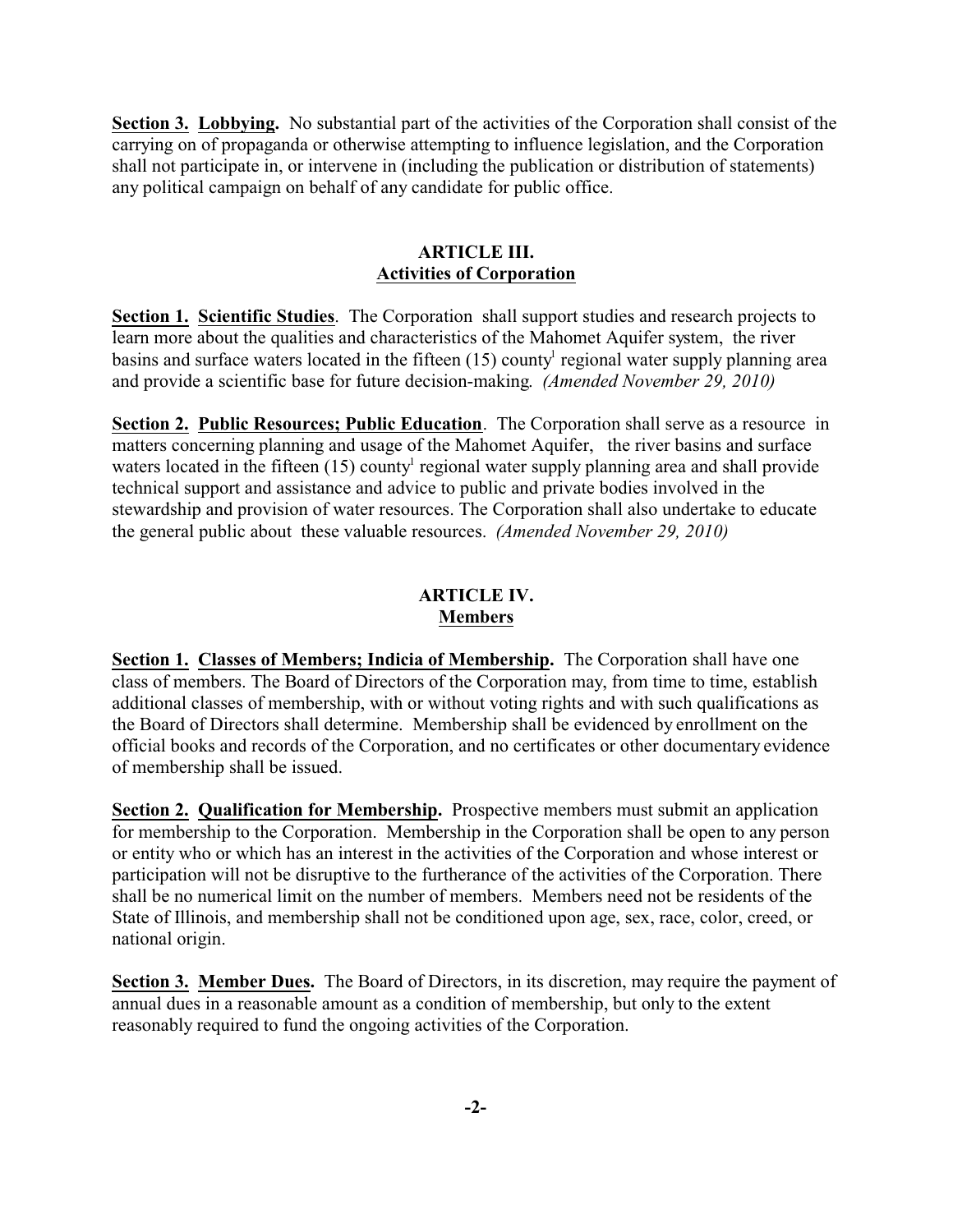**Section 4. Member Responsibilities.** The Board of Directors, in its discretion, may impose reasonable conditions of membership and require the payment of annual dues in a reasonable amount as a condition of membership. The Board of Directors may also establish criteria for continuation of membership in the organization, including, but not necessarily limited to:

- 1. Attendance at meetings of members
- 2. Participation in and support of projects and events sponsored by the Corporation
- 3. Service on committees as requested by the Board of Directors or officers of the Corporation

**Section 5. Voting Rights**. Each member shall be entitled to one (1) vote on each matter submitted to or subject to a vote of the members.

**Section 6. Termination of Membership**. A member may be expelled from the Corporation with or without cause upon the vote of not less than sixty-six and two-thirds percent (66-2/3%) of the Board of Directors. Any member may resign by filing a written resignation with the Secretary of the Corporation.

**Section 7. No Transfer.** Membership in the Corporation is not transferable or assignable in any manner by any member to another person or entity.

**Section 8. Annual Meetings**. The annual meeting of members for the election of Directors and for the transaction of such other business as may properly be brought before the meeting shall be held annually at such time and place as shall be determined by the Directors of the Corporation and pursuant to written notice thereof to all members**.**

**Section 9. Special Meetings.** Special meetings of members may be called either by the Chairman or members having not less than one-third (1/3) of the votes entitled to be cast at such meeting.

**Section 10. Place of Meeting.** All meetings of members shall be held at such place within or without the State of Illinois as the Board of Directors may provide by written notice. In the absence of any such provision, the meeting shall be held at the principal office of the Corporation.

**Section 11. Notice of Meetings.** Written or printed notice stating the place, day and hour of any meeting and, in case of a special meeting, the purpose or purposes for which the meeting is called, shall be delivered to each member not less than five  $(5)$  nor more than forty  $(40)$  days before the date of such meeting, either personally or by mail, by or at the direction of the Chairman, Secretary, or any officers or persons calling the meeting, to each member entitled to vote at such meeting. In case of a special meeting or when required by statute or by these Bylaws, the purpose for which the meeting is called shall be stated in the notice.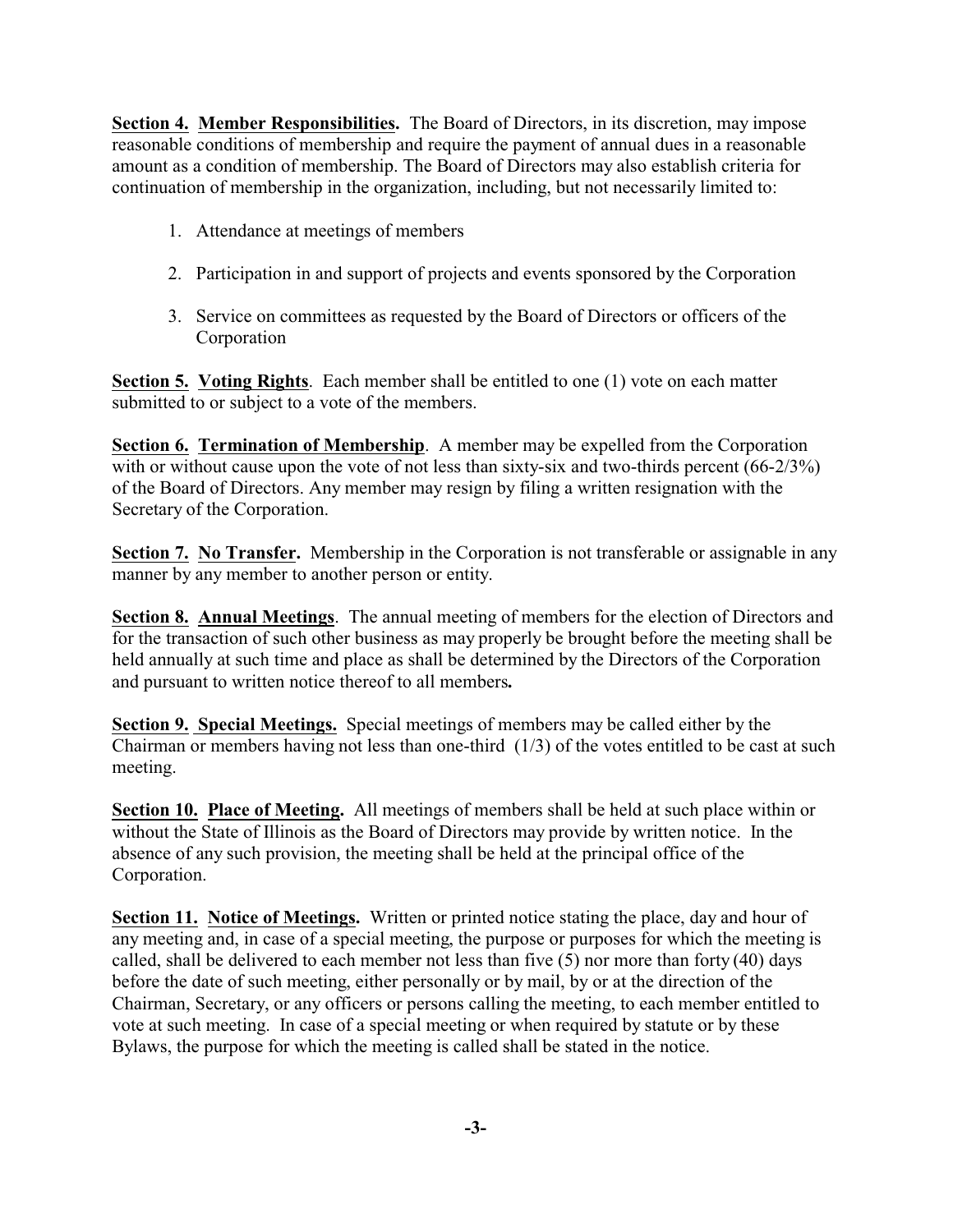**Section 12. Action Without a Meeting.** Any action required by law to be taken at a meeting of members, or any other action which may be taken at a meeting of members, may be taken without a meeting if a consent in writing, setting forth the action so taken, shall be signed by all members entitled to vote in respect of the subject matter thereof. Such consent shall have the same force and effect as a unanimous vote and may be stated as such in any document filed with the Secretary of State under the General Not for Profit Corporation Act of Illinois**.**

**Section 13. Entity Definition.** A member entity is defined as a firm, organization, or group.

**Section 14. Organization**. At each meeting of members, the Chairman or, in the absence of the Chairman or Vice Chairman, any other Officer shall act as Chairman of the meeting. The Secretary or Assistant Secretary, in the Secretary's or Assistant Secretary's absence, such person as the Chairman of the meeting shall appoint, shall act as Secretary of the meeting. *(Amended November 29, 2010)*

**Section 15. Waiver of Notice.** Notice of any meeting of the members may be waived by any member either before, at, or after such meeting orally, in a writing signed by such member, or by attendance at the meeting. A member, by his attendance at any meeting of the members, shall be deemed to have waived notice of such meeting, except where the member objects at the beginning of the meeting to the transaction of business because the meeting is not lawfully called or convened and does not participate thereafter in the meeting**.**

**Section 16. Quorum**. The lessor of ten (10) members or ten percent (10%) of the membership shall constitute a quorum for the transaction of business at such meeting. In the absence of a quorum, the majority of the members present adjourn a meeting from time to time until a quorum is present. If a quorum is present when a duly called or held meeting is convened, the members present may continue to transact business until adjournment, even though the withdrawal of a number of members originally present leaves less than a proportion or number otherwise required for a quorum.

## **ARTICLE V. Board of Directors**

**Section 1. General Powers.** The business and affairs of the Corporation shall be managed solely by its Board of Directors, which may exercise all such powers of the Corporation and do all such lawful acts and things as allowed by statute or by the Articles of Incorporation or by these Bylaws.

**Section 2. Number, Qualification and Term of Office**. The number of Directors shall be not less than five (5), nor more than nine (9), as shall be established by resolution of the Board of Directors. In the absence of any such change, the number of Directors shall be the number last fixed by the Board of Directors or the Articles of Incorporation. Directors need not be residents of the State of Illinois. Each Director shall hold office until such Director's successor shall have been elected and shall qualify, or until the earlier death, resignation, removal, or disqualification of such Director.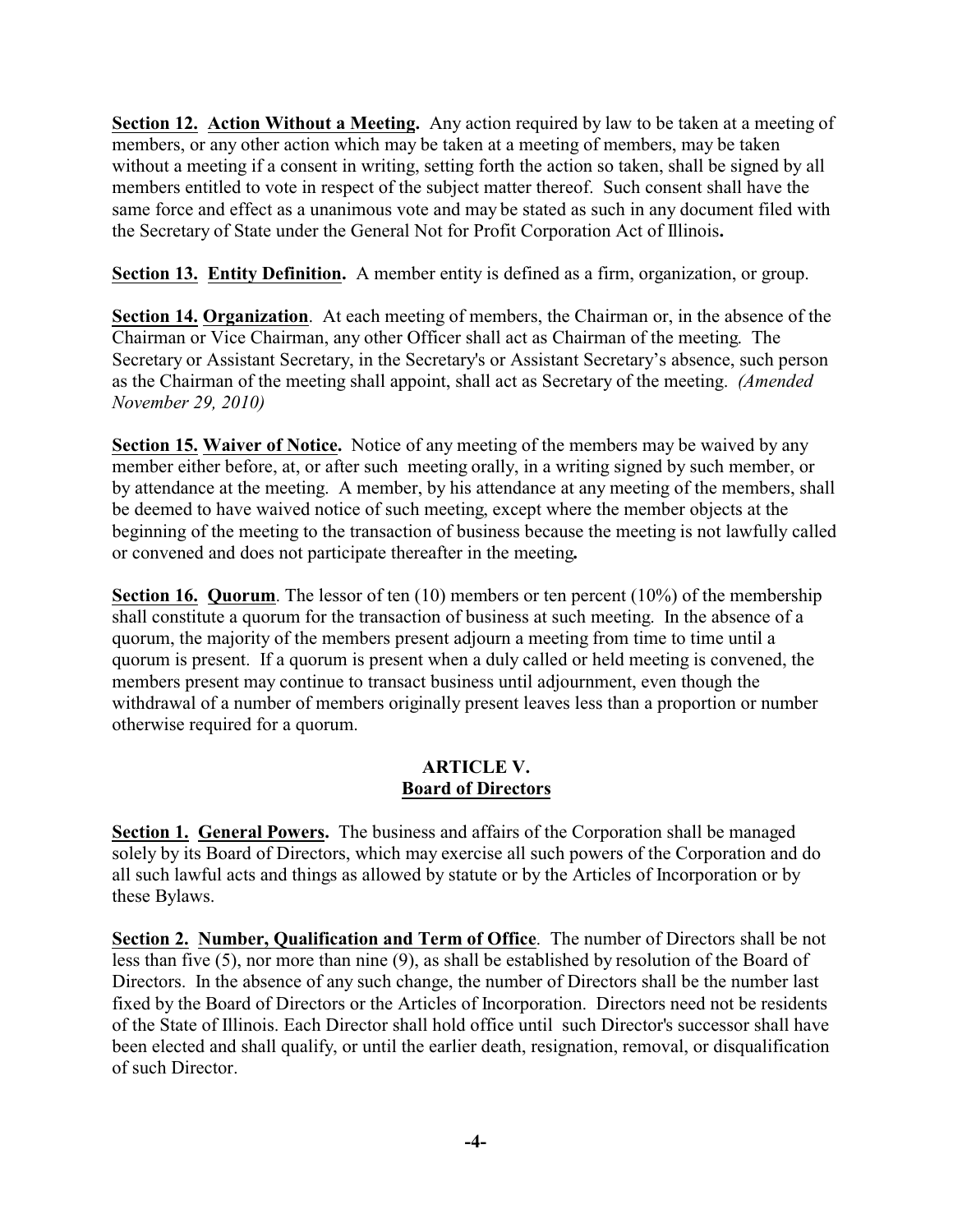**Section 3. Designation of Special Directors.** The Board shall include not less than five (5) Directors (hereafter "Special Directors") designated pursuant to this Section. Special Directors shall be designated annually as follows:

- 1. One (1) Special Director shall be designated by the Illinois Water Authority Association for so long as such entity is a member of the Corporation
- 2. One (1) Special Director shall be designated by Illinois-American Water Company for so long as such entity is a member of the Corporation
- 3. One (1) Special Director shall be designated by the City of Bloomington for so long as such entity is a member of the Corporation
- 4. One (1) Special Director shall be designated by the Illinois Farm Bureau for so long as such entity is a member of the Corporation
- 5. One (1) Special Director shall be designated by the Mackinaw Valley Water Authority for so long as such entity is a member of the Corporation

The Corporation shall provide to each party entitled to designate Special Directors hereunder prior written notice of any intended mailing of notice to members for a meeting at which Directors are to be elected, and any party entitled to designate Special Directors pursuant hereto shall notify the Corporation in writing, at or prior to such meeting, of the person(s) designated by it or them as its or their nominee for election as a Special Director. Special Directors shall be selected by written directive executed by the Chief Executive Officer, Executive Director, or governing board of each entity entitled to designate a Special Director, or pursuant to a delegation of such authority.

If any party entitled to designate a Special Director hereunder fails to give notice to the Corporation as provided above, it shall be deemed that the designee of such party then serving as Director shall be its designee for reappointment.

It is understood that Special Directors shall serve only by virtue of their status as a designated representative of the member entity by whom they are designated. Accordingly, upon the withdrawal or expulsion of any entity entitled to designate a Special Director hereunder, such entity shall deliver the resignations of the Special Director(s) who represented such entity's interest.

None of the parties entitled to designate Special Directors, and none of the Special Directors appointed hereunder, shall vote to remove any Special Director designated pursuant hereto, except as set forth in this paragraph. Each of the parties hereto shall vote:

1. To remove from the Board of Directors any Special Director designated by any party pursuant hereto at the request of such party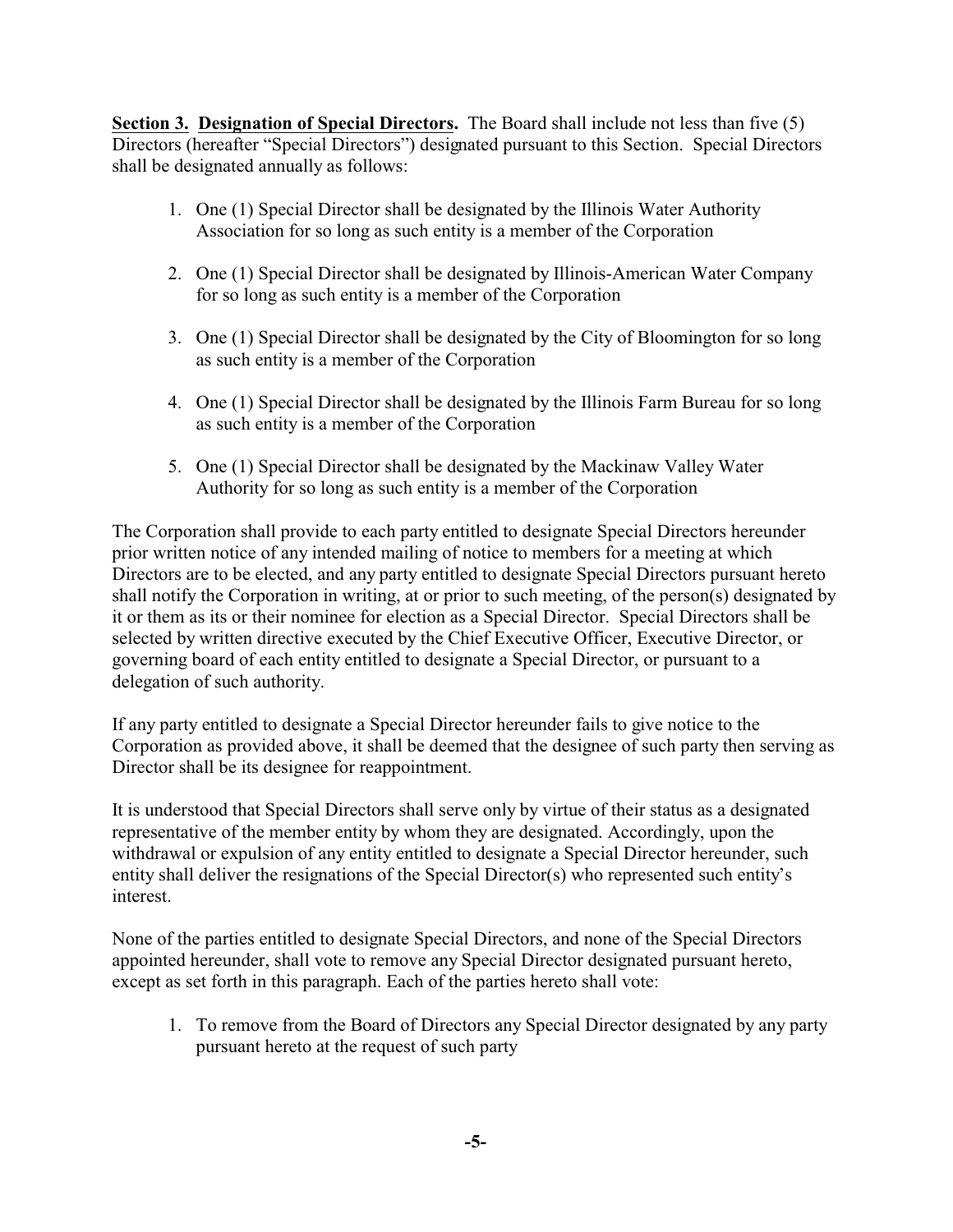2. To fill any vacancy in the membership of the Board of Directors with a designee of the party whose designee's resignation or removal from the Board caused such vacancy

Special Directors may be removed:

- 1. With the written consent of the entity entitled to designate such Director
- 2. By the vote of a majority of the Board of Directors at a duly noticed meeting thereof, on account of such Director's:
	- A. Willful and continued failure substantially to perform such Director's duties as a Director
	- B. Willful conduct which is injurious to the Corporation or its members
	- C. Conviction for, or guilty plea to, a felony or a crime involving moral turpitude
	- D. Abuse of illegal drugs or other controlled substances or habitual intoxication

If, as a result of death, disability, retirement, resignation, removal or otherwise, there shall exist or occur any vacancy on the Board: the persons entitled to designate or nominate the Special Director whose death, disability, retirement, resignation, or removal resulted in such vacancy, may designate another individual (the "Nominee") to fill such vacancy and serve as a Director of the Corporation; and each member, Director, and Special Director then entitled to vote for the election of the Nominee as a Director of the Corporation agrees that it will vote or execute a written consent, as the case may be, in order to ensure that the Nominee be elected to the Board.

**Section 4. Election of Directors.** Elections of Directors shall be held at each annual meeting of the members. Except for the Special Directors appointed pursuant to the Section titled "Designation of Special Directors," each Director shall be elected by vote of a majority of the members present at such meeting at which there is a quorum. Each member shall be entitled to cast one vote for each Director position being voted upon.

**Section 5. Board Meetings.** Meetings of the Board of Directors may be held from time to time at such time and place within or without the State of Illinois as may be designated in the notice of such meeting.

**Section 6. Calling Meetings; Notice.** Meetings of the Board of Directors may be called by the Chairman, any Director, or any Special Director by giving at least forty-eight (48) hours notice of the date, time, and place thereof to each other Director and Special Director by mail, telephone, facsimile, telegram, or in person. If mailed, such notice shall be deemed given three (3) days after the deposit thereof in the United States Mail, with postage thereon prepaid. The date of postmark on any such mailing shall be conclusive as to the date of mailing. Notice given by any other means shall be effective on the actual date of receipt of such notice by the recipient.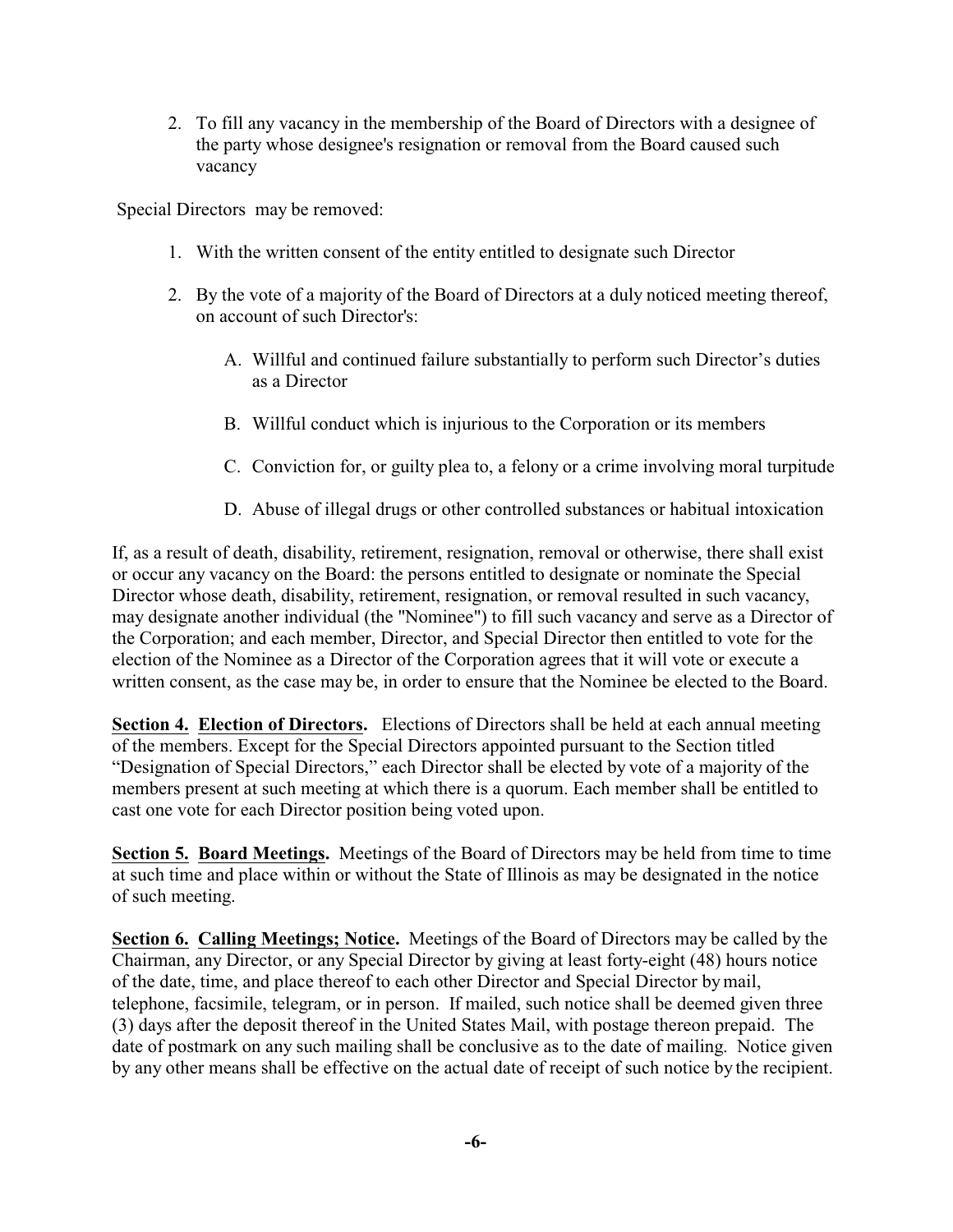Section 7. Waiver of Notice. Notice of any meeting of the Board of Directors may be waived by any Director or Special Director either before, at, or after such meeting orally, in a writing signed by such Director or Special Director, or by attendance at the meeting. A Director or Special Director, by his attendance at any meeting of the Board of Directors, shall be deemed to have waived notice of such meeting, except where the Director or Special Director objects at the beginning of the meeting to the transaction of business because the meeting is not lawfully called or convened and does not participate thereafter in the meeting.

**Section 8. Quorum.** A majority of the Directors and Special Directors holding office immediately prior to a meeting of the Board of Directors shall constitute a quorum for the transaction of business at such meeting. In the absence of a quorum, the majority of the Directors and Special Directors present adjourn a meeting from time to time until a quorum is present. If a quorum is present when a duly called or held meeting is convened, the Directors and Special Directors present may continue to transact business until adjournment, even though the withdrawal of a number of Directors and Special Directors originally present leaves less than a proportion or number otherwise required for a quorum.

**Section 9. Absent Directors.** A Director or Special Director may give advance written consent or opposition to a proposal to be acted on at a meeting of the Board of Directors. If such Director or Special Director is not present at the meeting, consent or opposition to a proposal does not constitute presence for purposes of determining the existence of a quorum, but consent or opposition shall be counted as a vote in favor of or against the proposal and shall be entered in the minutes or other record of action at the meeting, if the proposal acted on at the meeting is substantially the same or has substantially the same effect as the proposal to which the Director and Special Director has consented or objected.

**Section 10. Conference Communications.** Any or all Directors and Special Directors may participate in and be present at any meeting of the Board of Directors, or of any duly constituted committee thereof, by any means of communication through which the Directors and Special Directors may simultaneously hear each other during such meeting. For the purposes of establishing a quorum and taking any action at the meeting, such Directors and Special Directors participating pursuant to this Section shall be deemed present in person at the meeting, and the place of the meeting shall be the place of origination of the conference communication.

**Section 11. Presumption of Assent.** A Director or Special Director of the Corporation who is present at a meeting of the Board of Directors at which action on any corporate matter is taken shall be conclusively presumed to have assented to the action taken unless his or her dissent shall be entered in the minutes of the meeting or unless he or she shall file his or her written dissent to such action with the person acting as the secretary of the meeting before the adjournment thereof or shall forward such dissent by registered or certified mail to the Secretary of the Corporation immediately after the adjournment of the meeting. Such right to dissent shall not apply to a Director of Special Director who voted in favor of such action**.**

**Section 12. Vacancies; Newly Created Directorships.** Vacancies in the Board of Directors of this Corporation resulting from the death, resignation, removal, or disqualification of a Director or Special Director may be filled for the unexpired term by the affirmative vote of a majority of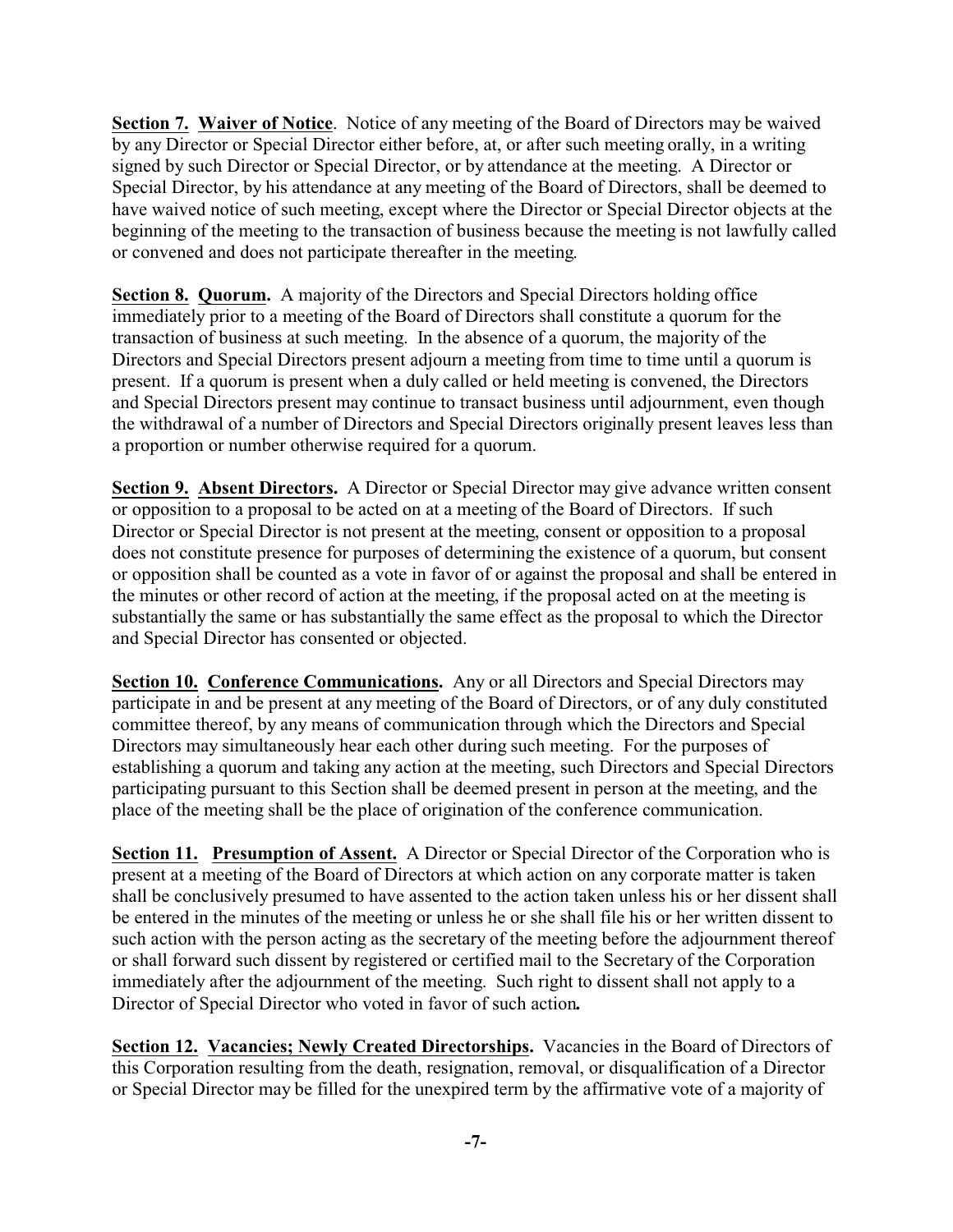the remaining Directors and Special Directors of the Board, although less than a quorum; newly created directorships resulting from an increase in the authorized number of Directors or Special Directors by action of the Board of Directors may be filled by a majority of the Directors and Special Directors serving at the time of such increase; and each Director or Special Director elected or appointed pursuant to this Section shall be a Director or Special Director until such Director's or Special Director's successor is elected or appointed by the Board of Directors at their next regular or special meeting.

**Section 13. Removal.** Any or all of the Directors may be removed from office at any time, with or without cause, by the affirmative vote of the Board of Directors. Special Directors may only be removed from office subject to the provisions of Article V, Section 3, par. 5.

**Section 14. Committees.** A resolution approved by the affirmative vote of a majority of the Board of Directors may establish committees having the authority of the Board in the management of the business of the Corporation to the extent provided in the resolution. A committee shall consist of one or more persons, who need not be Directors or Special Directors, appointed by affirmative vote of a majority of the Directors and Special Directors present. Committees are subject to the direction and control of the Board of Directors. Vacancies in the membership of committees shall be filled by the Board of Directors.

A majority of the members of the committee present at a meeting is a quorum for the transaction of business, unless a larger or smaller proportion or number is provided in a resolution approved by the affirmative vote of a majority of the Directors and Special Directors present.

**Section 15. Steering Committee.** The Board of Directors may, by unanimous affirmative action of the entire Board, designate two or more of their number to constitute a Steering Committee. The Steering Committee shall act only during intervals between meetings of the Board of Directors and shall at all times be subject to the control and direction of the Board of Directors. During such intervals and subject to such control and direction, the Steering Committee shall have and may exercise all of the authority and powers of the Board of Directors in the management of the affairs of the Corporation, subject to such limitations as the Board of Directors may impose from time to time. Unless specifically authorized by the Board of Directors, by resolution adopted by a majority of the Board of Directors, the Steering Committee shall not have the power and authority to elect Directors or officers, to amend the Articles of Incorporation, to adopt a plan of merger or consolidation, to authorize the sale or other disposition of all, or substantially all, of the property and assets of the Corporation, to authorize a voluntary dissolution of the Corporation or a revocation thereof, or to amend these Bylaws.

**Section 16. Selection Committee.** The Board of Directors may appoint a Selection Committee consisting of not less than three (3) and not more than five (5) persons to review applications and nominate applicants for scholarship awards. Members of the Selection Committee may be members of the Board of Directors.

**Section 17. Unanimous Written Action**. An action required or permitted to be taken at a meeting of the Board of Directors (or any committee thereof) may be taken by written action signed by all of the Directors. Such written action is effective when signed by all of the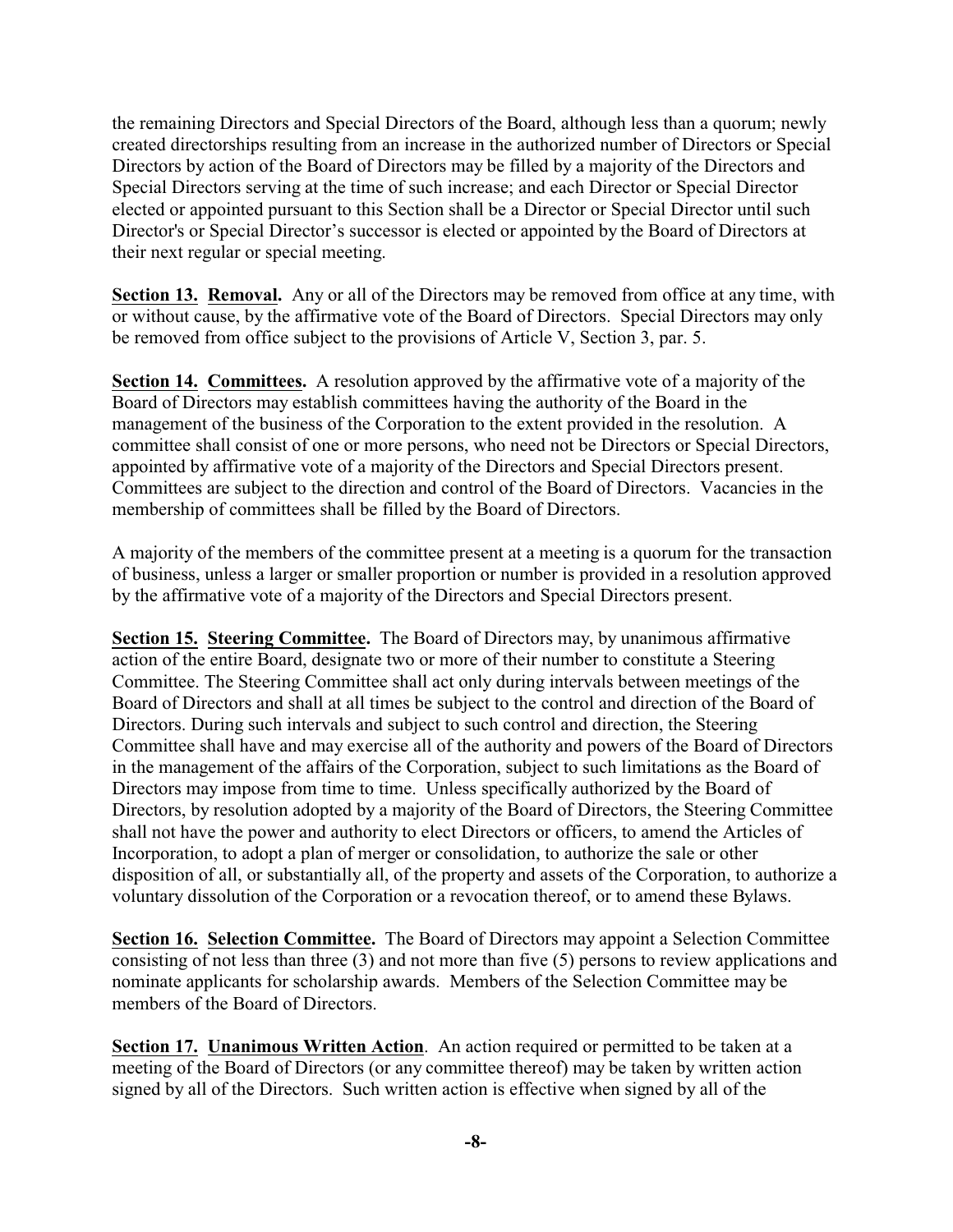Directors and Special Directors, unless a different effective time is provided in the written action. Any such consent shall have the same effect as a unanimous vote of the Directors and Special Directors.

**Section 18. Resignations**. Any Director or Special Director of the Corporation may resign at any time by giving written notice to the Secretary of the Corporation. Such resignation shall take effect at the date of the receipt of such notice, or at any later time specified therein, and, unless otherwise specified therein, the acceptance of such resignation shall not be necessary to make it effective.

**Section 19. Compensation of Directors**. By resolution of the Board of Directors, each Director and Special Director may be paid his expenses, if any, of attendance at each meeting of the Board of Directors, and may be paid a stated amount as Director or Special Director or a fixed sum for attendance at each meeting of the Board of Directors, or both. No such payment shall preclude a Director or Special Director from serving the Corporation in any other capacity and receiving compensation therefor. Members of special or standing committees may be allowed, pursuant to resolution by the Board of Directors, like compensation for attending committee meetings.

**Section 20. Contract for Services** The Board of Directors may contract with a person or entity to provide support services for the Consortium. *(Added September 16, 2003)*

# **ARTICLE VI. Officers**

**Section 1. Number.** The officers of the Corporation shall be chosen by the Board of Directors and shall include a Chairman, a Vice Chairman, a Treasurer and a Secretary. The Board of Directors may also choose one or more Assistant Secretaries and Assistant Treasurers. The offices of Secretary and Treasurer may be held by the same person. If a document must be signed by persons holding different offices or functions and a person holds or exercises more than one of these offices or functions, that person may sign the document in more than one capacity, but only if the document indicates each capacity in which the person signs. *(Amended November 29, 2010)*

**Section 2. Election, Term of Office, and Qualifications.** The Board of Directors shall elect or appoint, by resolution approved by the affirmative vote of a majority of the Directors and Special Directors present, from within or without their number, the Chairman, Secretary, and Treasurer and such other officers as may be deemed advisable, each of whom shall have the powers, rights, duties, responsibilities, and terms in office provided for in these Bylaws or a resolution of the Board of Directors not inconsistent therewith. The Chairman and all other officers who may be Directors shall continue to hold office until the election and qualification of their successors, notwithstanding an earlier termination of their directorship. Election of any person as an officer shall not create or result in any contract or employment rights in favor of such person.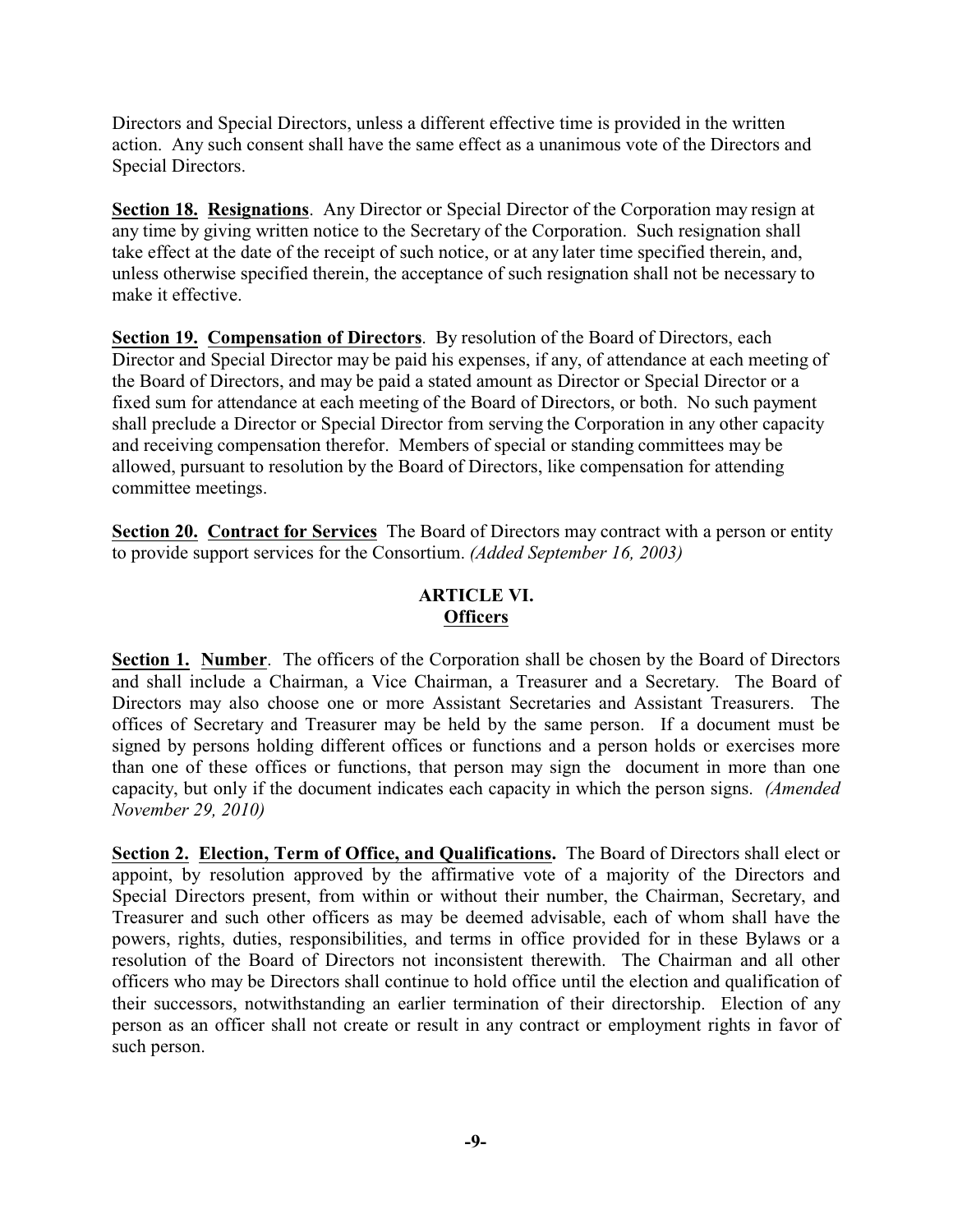**Section 3. Removal and Vacancies.** Any officer may be removed from his office by the Board of Directors at any time, with or without cause. Such removal, however, shall be without prejudice to the contract rights of the person so removed. If there be a vacancy among the officers of the Corporation by reason of death, resignation, removal, disqualification, or otherwise, such vacancy shall be filled for the unexpired term by the Board of Directors.

**Section 4. Chairman.** The Board of Directors shall select a Chairman from the five (5) Special Directors. The Chairman shall preside at all meetings of the Board of Directors and shall have such other duties as may be prescribed, from time to time, by the Board of Directors**.** The Chairman shall be the chief executive officer of the Corporation and shall have general active management of the business of the Corporation. The Chairman shall see that all orders and resolutions of the Board of Directors are carried into effect. The Chairman shall execute and deliver, in the name of the Corporation, any deeds, mortgages, bonds, contracts or other instruments pertaining to the business of the Corporation. Such authority may be shared concurrently with such other persons or officers:

- 1. Duly authorized by these Bylaws
- 2. If required by law to be exercised by such other person
- 3. As delegated by the Board of Directors of the Corporation

The Chairman shall further have the power and authority to vote all securities which the Corporation is entitled to vote, subject to vesting of such authority in the Board of Directors or such other party determined by the Board of Directors.

**Section 5. Vice Chairman.** The Board of Directors shall select a Vice Chairman. The Vice Chairman shall assume the duties of the Chairman in his or her absence. *(Added November 29, 2010)*

**Section 6. Secretary.** The Secretary shall be secretary of and shall attend all meetings of the Board of Directors and shall record all proceedings of such meetings in the minute book of the Corporation. The Secretary shall maintain records of and, whenever necessary, certify all proceedings of the Board of Directors and shall perform all duties usually incident to the office of the Secretary. The Secretary shall give proper notice of meetings of Directors. The Secretary shall perform such other duties as may be prescribed from time to time by the Board of Directors or by the Chairman. Notwithstanding the foregoing, the Secretary shall:

- 1. Record the minutes of the Board of Directors' meetings in one or more books provided for that purpose
- 2. See that these Bylaws are as required by law
- 3. Be custodian of the corporate records and of the seal of the Corporation
- 4. Keep a register of the post office address of each Director which shall be furnished to the Secretary by such Director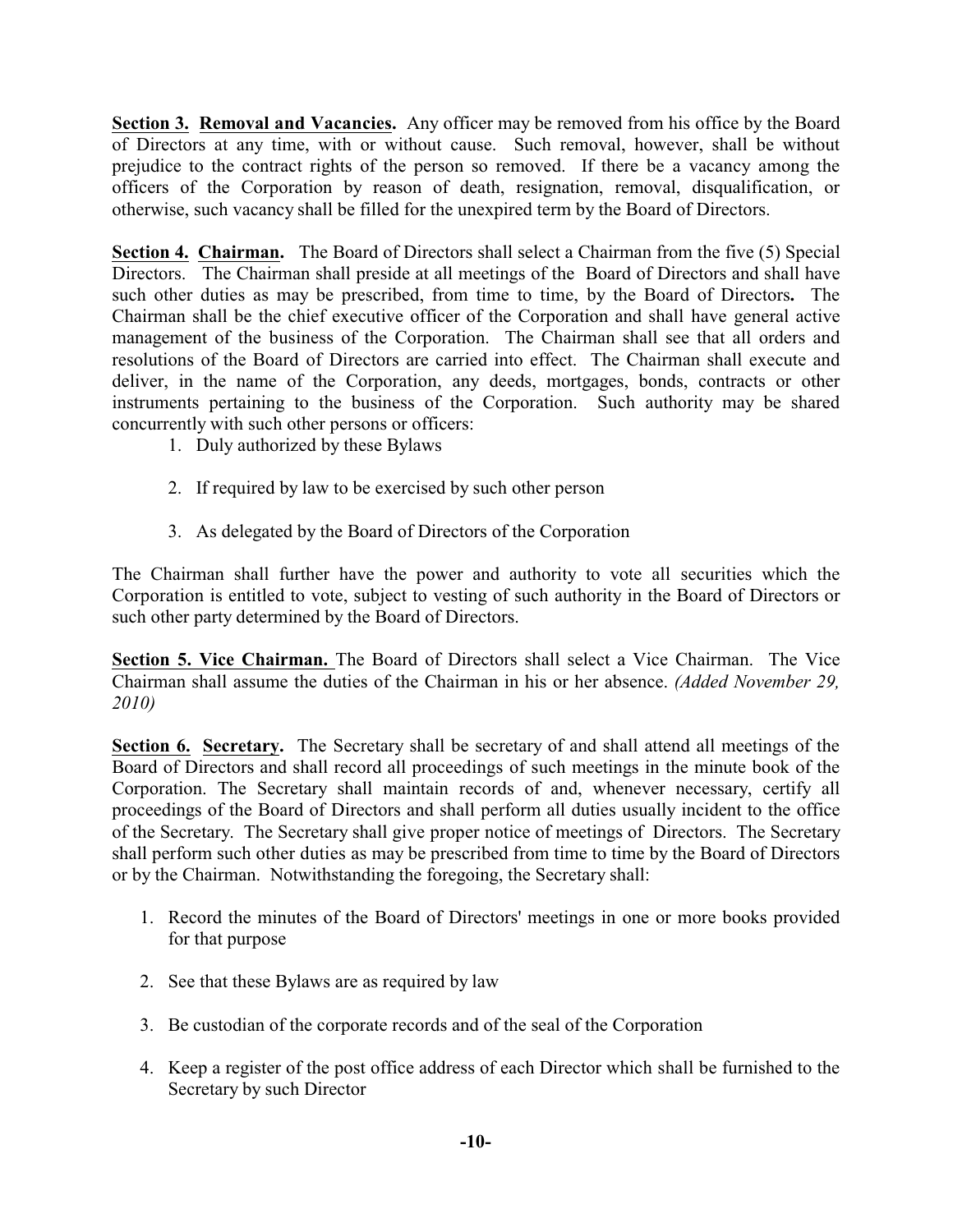- 5. Sign with the Chairman, or any other officer thereunto authorized by the Board of Directors, any contracts, deeds, mortgages, bonds, or other instruments which the Board of Directors has authorized to be executed, according to the requirements of the form of the instrument, except when a different mode of execution is expressly prescribed by the Board of Directors or these Bylaws
- 6. Have general charge of the books and records of the Corporation
- 7. Have authority to certify the Bylaws, resolutions of the Board of Directors and committees thereof, and other documents of the Corporation as true and correct copies thereof
- 8. Perform all duties incident to the office of Secretary and such other duties as from time to time may be assigned to him/her by the Chairman or by the Board of Directors

**Section 7. Assistant Secretary.** The Assistant Secretary, if any, or if there be more than one (1), the Assistant Secretaries, in the order determined by the Board of Directors, shall, in the absence or disability of the Secretary, perform the duties and exercise the powers of the Secretary and shall perform such other duties and have such other powers as the Board of Directors may from time to time prescribe.

**Section 8, Treasurer**. The Treasurer shall be the chief financial officer of the Corporation and shall keep accurate financial records for the Corporation. The Treasurer shall deposit all moneys, drafts and checks in the name of, and to the credit of, the Corporation in such banks and depositories as the Board of Directors shall designate from time to time. The Treasurer shall have power to endorse for deposit all notes, checks and drafts received by the Corporation and make proper vouchers therefor. The Treasurer shall disburse the funds of the Corporation, as ordered by the Board of Directors, making proper vouchers therefor. The Treasurer shall render to the Chairman and the Directors and Special Directors, whenever requested, an account of all his transactions as Treasurer and of the financial condition of the Corporation, and shall perform such other duties as may be prescribed from time to time by the Board of Directors or by the Chairman.

**Section 9. Assistant Treasurer.** The Assistant Treasurer, or if there shall be more than one (1), the Assistant Treasurers, in the order determined by the Board of Directors, shall, in the absence or disability of the Treasurer, perform the duties and exercise the powers of the Treasurer and shall perform such other duties and have such powers as the Board of Directors may from time to time prescribe.

**Section 10. Compensation.** The officers of the Corporation may receive such compensation for their services as may be determined, from time to time, by resolution of the Board of Directors. Any such compensation shall be strictly limited to reasonable compensation for services rendered. Absent compelling or unusual circumstances, neither the Chairman, members of the Board of Directors, or any officer shall receive compensation for services rendered solely in their capacity as such.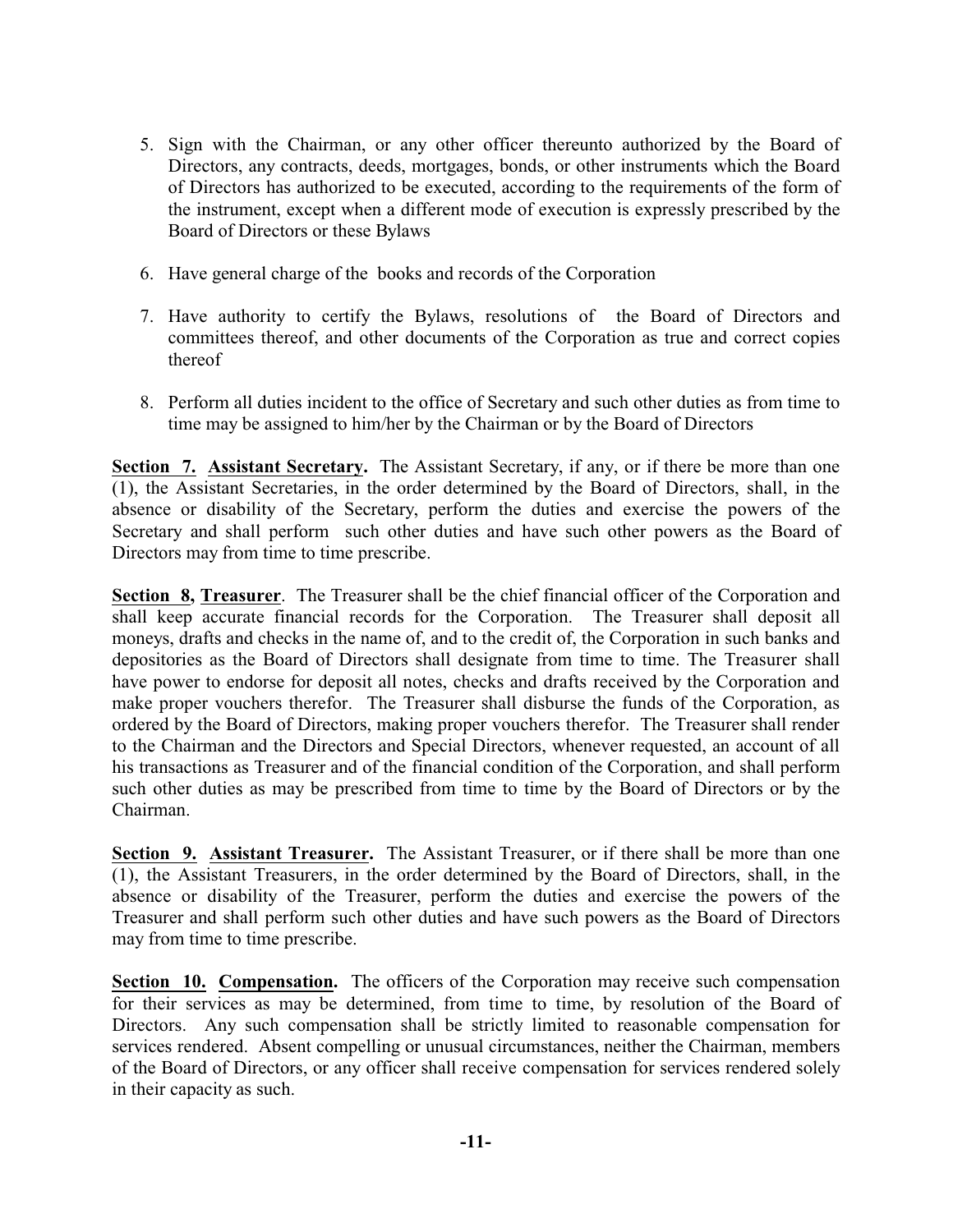## **ARTICLE VII. Technical Advisors**

The Board shall have available not less than five (5) advisors (hereafter "Technical Advisors") designated pursuant to this Section. Technical Advisors shall be designated annually as follows:

- 1. One (1) Technical Advisor shall be designated by the Illinois State Water Survey for so long as such entity is a member of the Corporation
- 2. One (1) Technical Advisor shall be designated by the Illinois State Geological Survey for so long as such entity is a member of the Corporation
- 3. One (1) Technical Advisor shall be designated by the Office of Water Resources of the Illinois Department of Natural Resources for so long as such entity is a member of the Corporation
- 4. One (1) Technical Advisor shall be designated by the United States Geological Survey for so long as such entity is a member of the Corporation
- 5. One (1) Technical Advisor shall be designated by the Illinois State Natural History Survey for as long as such entity is a member of the Corporation

Technical Advisors shall attend all Board meetings and may be assigned to committees; however, they will have no voting powers on the Board or at committee meetings. (If they are representing an entity that is a member, at a member meeting they will be entitled to vote as such at the member meeting.) *(Amended November 29, 2010)*

## **ARTICLE VIII. Exculpation; Indemnification of Officers and Directors**

The Directors, Special Directors, officers, and employees of the Corporation shall have no personal liability whatsoever for obligations of the Corporation.

The Corporation shall indemnify the officers, Directors, and Special Directors of the Corporation from and against any loss, cost, expense, liability, or action arising by reason of the fact that he or she acted in such capacity, to the fullest extent permitted by Illinois law as now enacted or hereafter amended, or any successor or supplementary law or statute. The indemnification provided for herein shall be liberally construed in favor of finding indemnification for such officers and directors.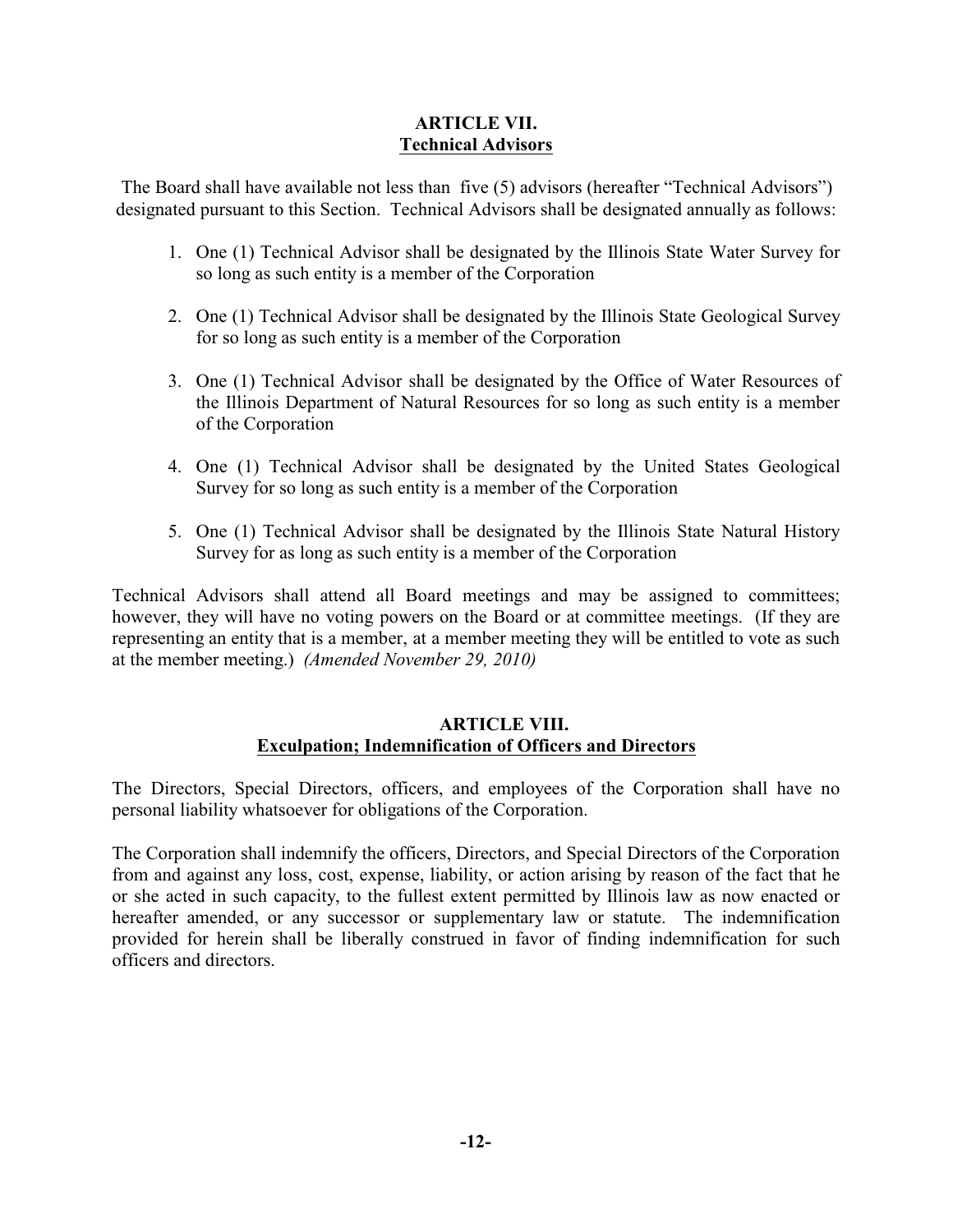#### **ARTICLE IX. Books and Records**

The Board of Directors shall cause to be kept at its principal executive office, originals or copies of the Corporation's books and records of account, minutes, and agreements, as the same may be modified or amended from time to time.

#### **ARTICLE X. Loans, Guarantees, Suretyship**

The Corporation may lend money to, guarantee an obligation of, become a surety for, or otherwise financially assist a person if the transaction, or a class of transactions to which the transaction belongs, is approved by the affirmative vote of a majority of the Directors and Special Directors.

Any loan, guarantee, surety contract or other financial assistance may be with or without interest, and may be unsecured or may be secured in any manner. Nothing in this Section shall be deemed to deny, limit, or restrict the powers of guaranty or warranty of the Corporation at common law or under a statute of the State of Illinois.

#### **ARTICLE XI. General Provisions**

**Section 1. Checks.** All checks or demands for money and notes of the Corporation shall be signed by such officer or officers or such other person or persons as the Board of Directors may from time to time designate.

**Section 2. Fiscal Year.** The fiscal year of the Corporation shall be the calendar year, except as fixed or changed by resolution of the Board of Directors.

#### **ARTICLE XII. Amendments**

These Bylaws may be amended or altered by a vote of the majority of the whole Board of Directors at any meeting provided that notice of such proposed amendment shall have been given in the notice given to the Directors of such meeting.

**THE UNDERSIGNED** hereby certifies that these Bylaws were adopted by the Board of Directors of the Corporation as of the 8<sup>th</sup> of May, 2000.

> **/s/ Dorland W. Smith Secretary**